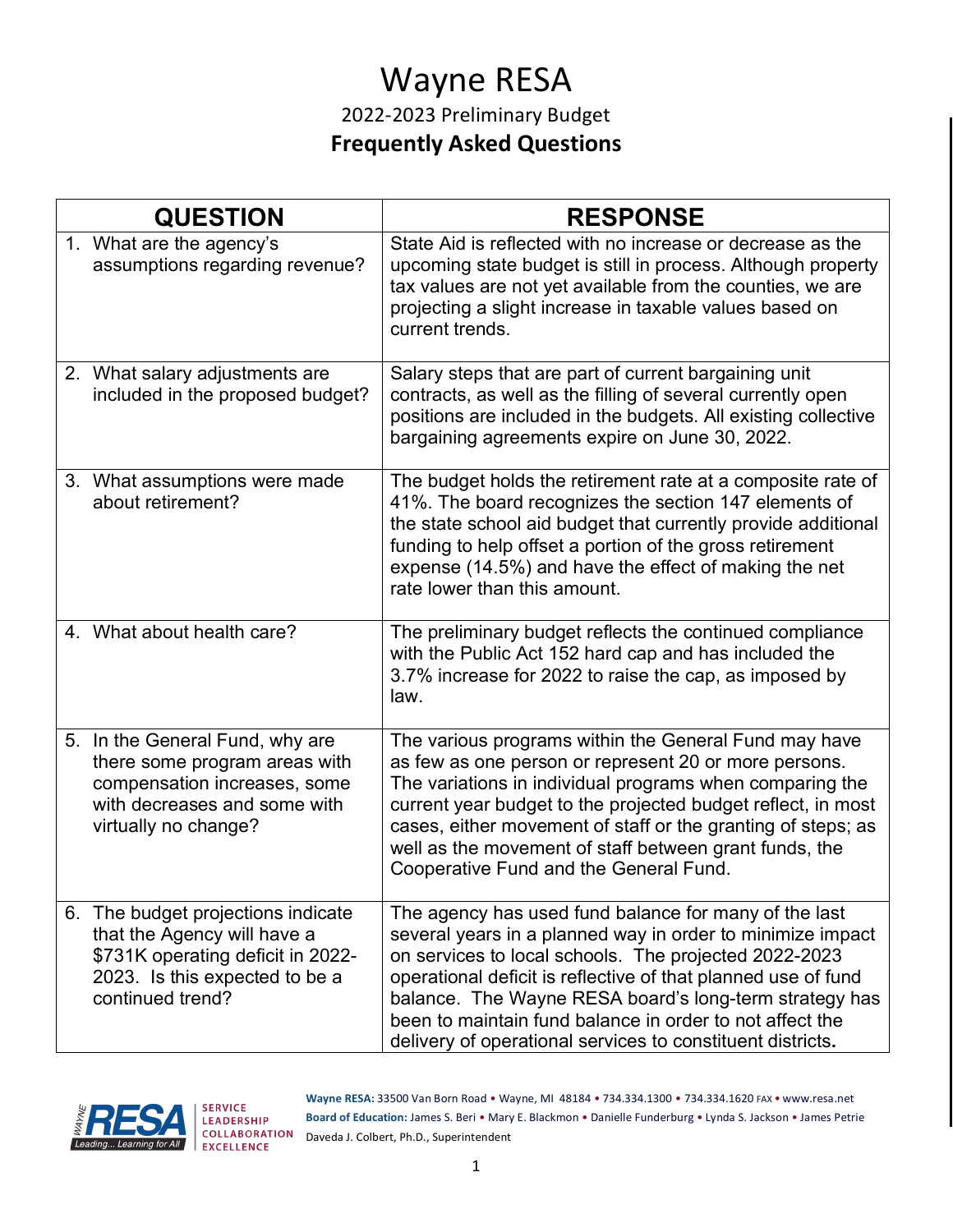# Wayne RESA

2022-2023 Preliminary Budget **Frequently Asked Questions**

| <b>QUESTION</b>                                                                                                                             | <b>RESPONSE</b>                                                                                                                                                                                                                                                                                                                                                                                                                                                                                                                                                                                                   |
|---------------------------------------------------------------------------------------------------------------------------------------------|-------------------------------------------------------------------------------------------------------------------------------------------------------------------------------------------------------------------------------------------------------------------------------------------------------------------------------------------------------------------------------------------------------------------------------------------------------------------------------------------------------------------------------------------------------------------------------------------------------------------|
| 7. What are the revenue<br>assumptions in the Act 18 Special<br><b>Education fund?</b>                                                      | Revenue sources from property taxes are projected as flat<br>at this time due to expected decreases in delinquent tax<br>collections. Current tax collections are projected to<br>increase slightly. Neither the State School Aid Budget nor<br>the 2022 property values have been released at this time.<br>Interest income is predicted to remain low for the upcoming<br>year based on current market rates.                                                                                                                                                                                                   |
| 8. Why are transfers to other<br>agencies decreasing in the Act 18<br>Fund?                                                                 | Transfers to other agencies (school districts and charter<br>schools) are based on approved budgets for submitted and<br>reviewed 22-23 center program operating districts. At this<br>time, the budget does not include any one-time distribution<br>of funds for transportation or programs costs as has<br>occurred in the past. This will be reassessed once<br>projected revenue and program costs become more<br>apparent.                                                                                                                                                                                  |
| What is the reason behind the<br>9.<br>decreased revenues in the<br><b>Funded Projects Fund?</b>                                            | Two one-time sources of federal funding for the IDEA and<br>GSRP grants totaling \$38.2M are not included in the 2022-<br>2023 budget. Any amounts available from carryover of all<br>other current year allocations will be reflected in the first<br>budget revision of 2022-23.                                                                                                                                                                                                                                                                                                                                |
| 10. Did RESA receive any of the<br><b>ESSR</b> monies or other one time<br>relief monies?                                                   | Other than the one time sources for GSRP and IDEA listed<br>in the question above, that were distributed to Local<br>districts and agencies as part of their 21-22 allocations,<br>RESA received no other stimulus or relief allocations.                                                                                                                                                                                                                                                                                                                                                                         |
| 11. What is the purpose of the<br>Capital Projects Fund and why is<br>there a proposed expenditure<br>increase for the 2022-2023<br>budget? | This fund was established by the Board of Education to<br>provide for the capital needs of the organization and has<br>been funded through transfers from the General Fund. The<br>22-23 budget will use available fund balance from<br>projected unfinished 2021-22 projects as well as an<br>additional allocation from the General Fund to support<br>costs necessary to upgrade additional areas of the<br>Education Center roof, security systems, carpet & paint in<br>selected areas, as well as the purchase & installation of a<br>building management system to monitor critical building<br>functions. |



**Wayne RESA:** 33500 Van Born Road • Wayne, MI 48184 • 734.334.1300 • 734.334.1620 FAX • www.resa.net **Board of Education:** James S. Beri • Mary E. Blackmon • Danielle Funderburg • Lynda S. Jackson • James Petrie Daveda J. Colbert, Ph.D., Superintendent